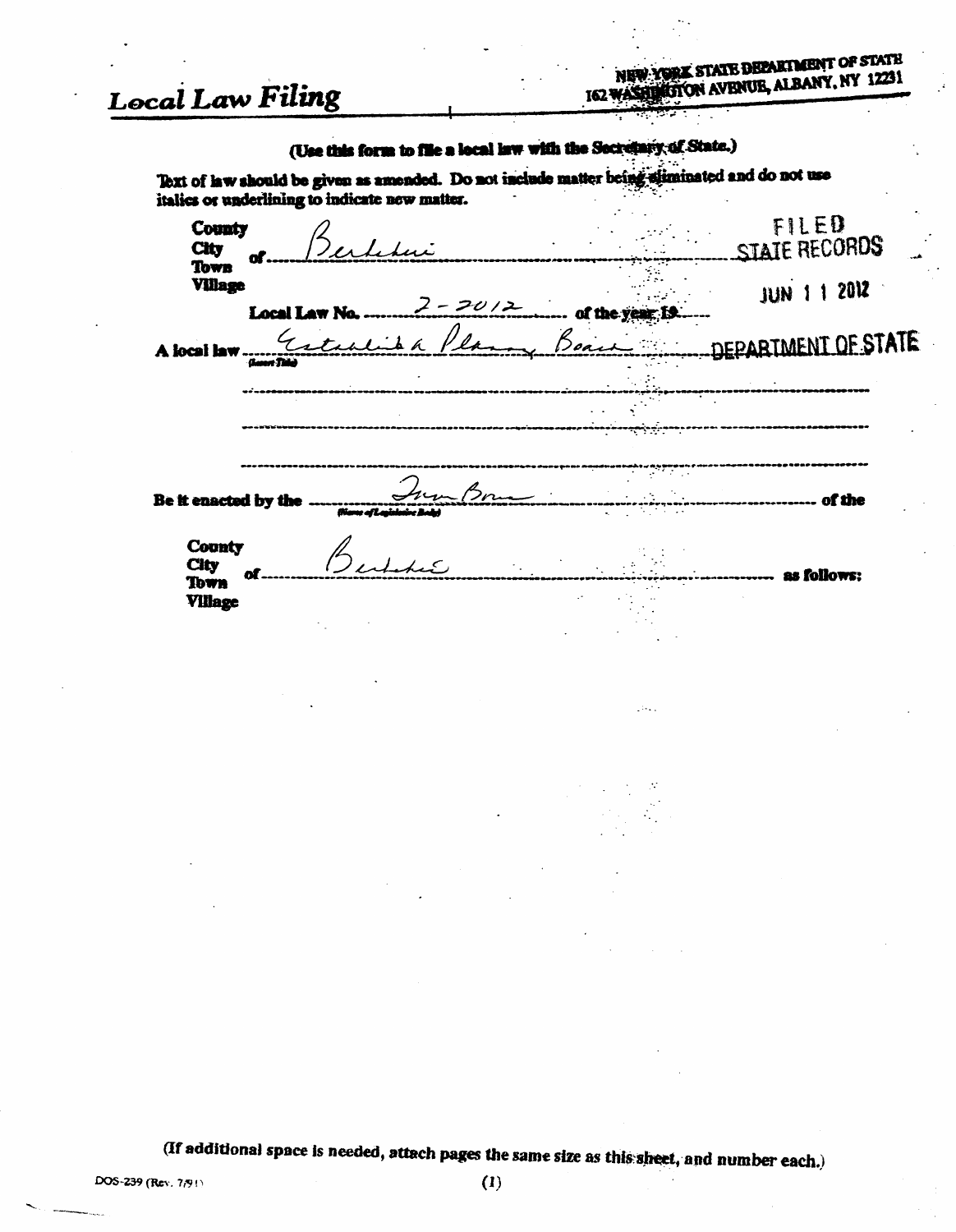### (Complete the certification in the paragraph that applies to the filing of this local law and strike out that which is not applicable.)

### 1. (Final adoption by local legislative body only.)

I hereby certify that the local law annexed hereto, designated as local law No.  $\frac{1}{2}$ of the (County)(City)(Town)(Village) of  $\sqrt{4}$ .  $\frac{2}{4}$ .  $\frac{19}{4}$ . in accordance with the applicable provisions of law. (Name of Legislative Body)

### 2. (Passage by local legislative body with approval, no disapproval or repassage after disapproval by the Elective Chief Executive Officer\*.)

 $\frac{19}{100}$  and was (approved)(not approved)(repassed after (Name of Legislative Body) (Elective Chief Executive Officer<sup>a</sup>) in accordance with the applicable provisions of law.

### 3. (Final adoption by referendum.)

I hereby certify that the local law annexed hereto, designated as local law No. --------------------------------- of 19------contract on the contract of the contract of the contract of the contract of the contract of the contract of the contract of the contract of the contract of the contract of the contract of the contract of the contract of th (Name of Legislative Body) 

to the people by reason of a (mandatory)(permissive) referendum, and received the affirmative vote of a majority of the qualified electors voting thereon at the (general)(special)(annual) election held on ----------------- 19---, in accordance with the applicable provisions of law.

4. (Subject to permissive referendum and final adoption because no valid petition was filed requesting referendum.) '

(Name of Legislative Body) 

(Elective Chief Executive Officer\*)

permissive referendum and no valid petition requesting such referendum was filed as of ----------------- 19 ---, in accordance with the applicable provisions of law.

\* Elective Chief Executive Officer means or includes the chief executive officer of a county elected on a countywide basis or, if there be none, the chairperson of the county legislative body, the mayor of a city or village, or the supervisor of a town where such officer is vested with the nower to annrove or veto local lowe or ordinance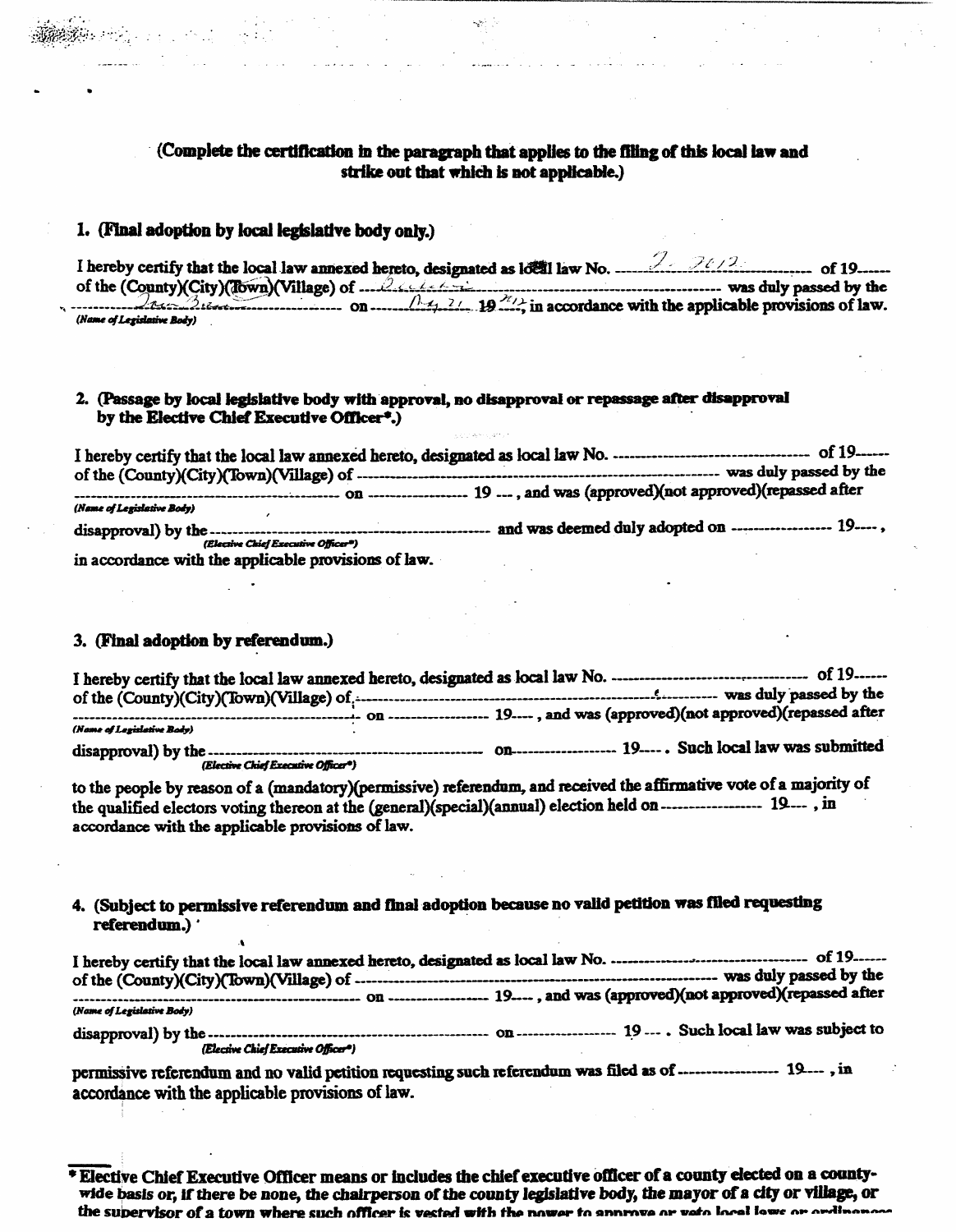### 5. (City local law concerning Charter revision proposed by petition.)

I hereby certify that the local law annexed hereto, designated as local law No. **............................** of 19of the City of **construes an interest corresponding to the provisions** of  $\mathbf{A}$ section (36)(37) of the Municipal Home Rule Law, and having received the affirmative vote of a majority of the **qualified electors of jmch dty voting thereon at the (iq)edal)(^neral) election held on . 19 , became** operative.

#### **6. (County local law concerning adoption of Charter.)**

I hereby certify that the local law annexed hereto, designated as local law No. *manufarolensing certify* of 19 *manufarolensing* **of the Countjr of State of New YoA^ having been submitted to the electors at the General Election of November . 19—, pursuant to subdiv&iions 5 ami 7 of section 33 of the**  Municipal Home Rule Law, and having received the affirmative vote of a majority of the qualified electors of the cities of said county as a unit and a majority of the qualified electors of the towns of said county considered as a unit voting at said general election, became operative.

(If any other authorized form of final adoption has been followed, please provide an appropriate certification.)

**• r:».»i.;.** 

**I, the imdeisigped, hereby certify that the foregoing local law contains the correct text and that all proper proceedings**  have been had or taken for the enactment of the local law annexed hereto.

**>** 

I further certify that I have compared the preceding local law with the original on file in this office and that the same is a correct transcript therefrom and of the whole of such original local law, and was finally adopted in the manner indicated in paragraph-**.-----------**, above.

transportant out

 $\mathcal{L}$ 

Clerk of the County legislative body. City, Town or Village Clerk **or officer designated** by local legislative body

 $\cdot$ 

*(Seal) .r)* **Date:—** *7/* 

(Certification to be executed by County Attorney, Corporation Counsel, Town Attorney, Village Attorney or other authorized attorney of locality.)

**STATE OF NEW YORK** 

**COUNTV OF** 

|                                         | $\bullet$     |  |
|-----------------------------------------|---------------|--|
| Title                                   |               |  |
|                                         |               |  |
| County<br>City<br>Town<br>Village<br>of |               |  |
|                                         | $\rightarrow$ |  |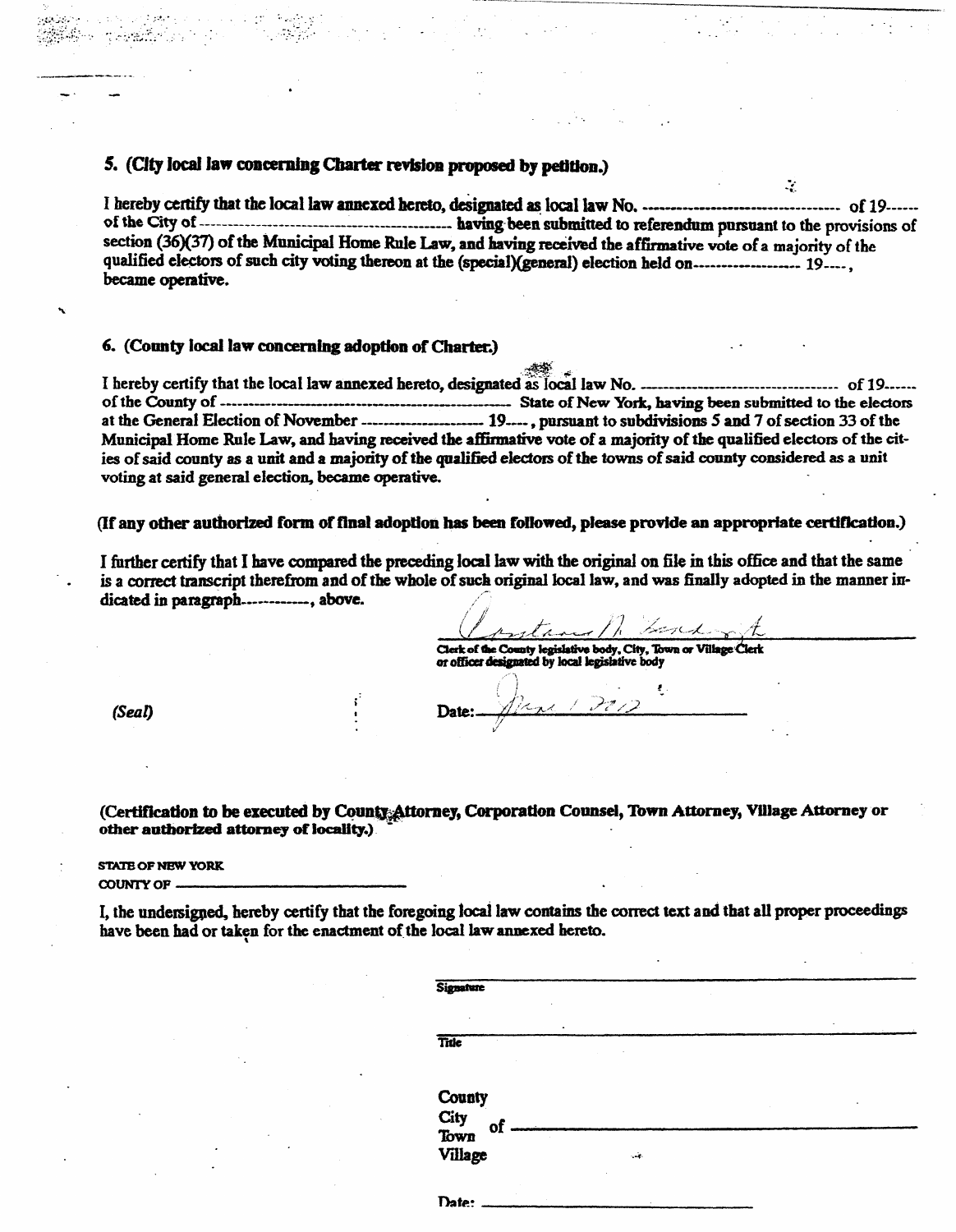## **Town of Berkshire Local Law #2-2012 Planning Board Creation**

## **Table of Contents:**

| Section I           | Purpose and Intent                    | Page 2 |
|---------------------|---------------------------------------|--------|
| <b>Section II</b>   | Definitions                           | Page 2 |
| <b>Section III</b>  | Provisions and Requirements           | Page 2 |
| <b>Section IV</b>   | Exclusions                            | Page 2 |
| <b>Section V</b>    | <b>Administration and Enforcement</b> | Page 3 |
| <b>Section VI</b>   | <b>Enforcement Procedure</b>          | Page 3 |
| <b>Section VII</b>  | <b>Reference Material</b>             | Page 3 |
| <b>Section VIII</b> | Severability/Invalid Segments         | Page 3 |
| Section IX          | Penalties                             | Page 3 |
| Section X           | <b>Effective Date</b>                 | Page 3 |

1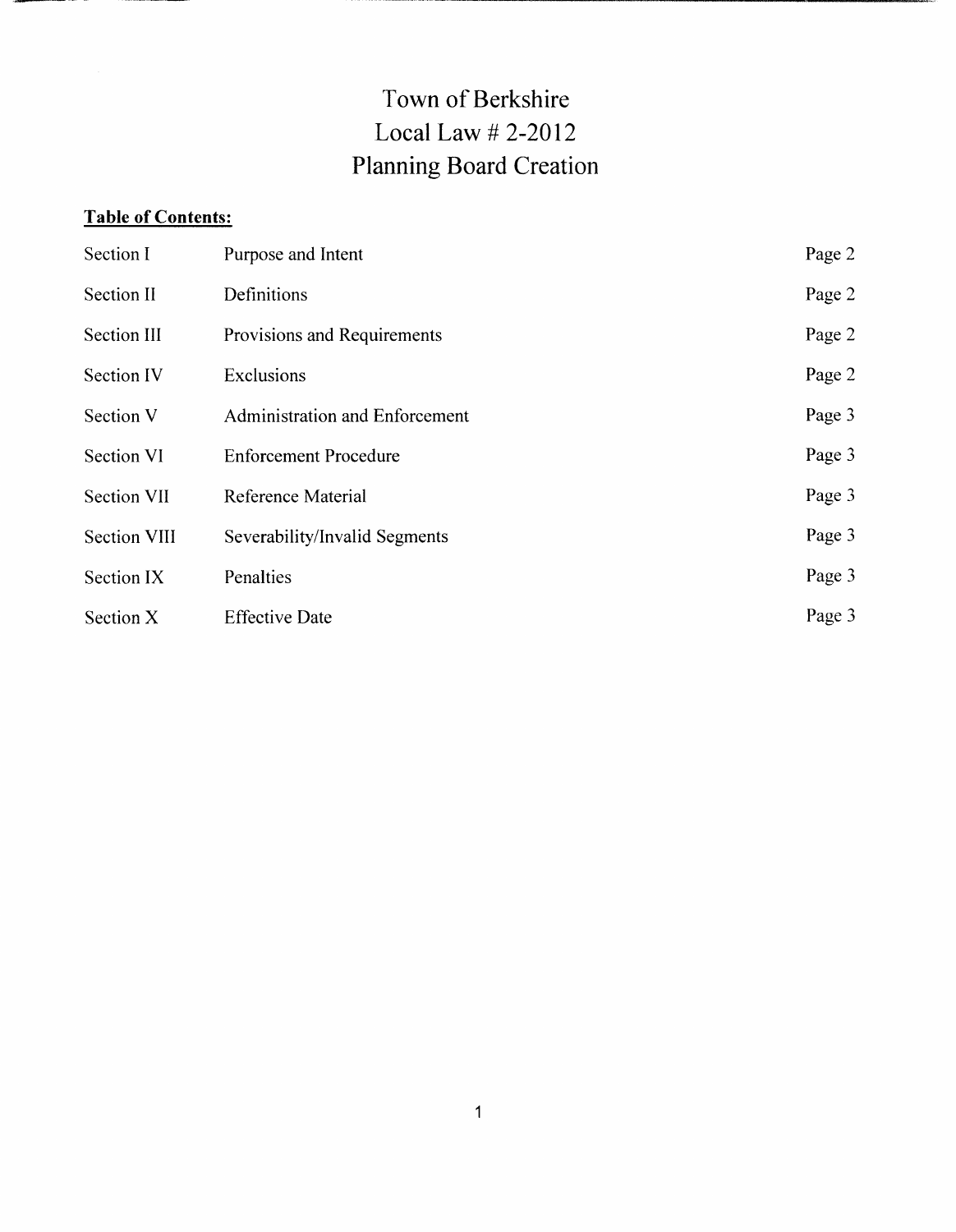## **Section I: Purpose and Intent:**

The Town of Berkshire Town Board (Town Board) hereby creates a Planning Board which shall function in the manner prescribed by New York State Town Law. The Berkshire Planning Board shall function as an advisory body, providing support to the Town Board primarily by creating, amending and interpreting local laws, but may undertake any other town matters as directed.

## **Section II: Definitions:**

Alternate Member: Any resident appointed to serve a one-year term as backup to the regular members of the Planning Board, and upon designation by the Chair, perform the duties of a regular member.

Planning Board: The Planning Board (The Board) of the Town of Berkshire as established by the Town Board, pursuant to the provisions of section 271 of the Town Law.

Regular Member: Any resident who is appointed by the Town Board to serve a five (5) year term, or fill a vacancy for the remainder of a five (5) year term, on the Planning Board.

## **Section III: Provisions and Requirements:**

- (a) The Board shall, in accordance with the provisions of this local law and New York State Town Law § 271 and at the direction of the Town Board, hear and report to the Town Board on any matter referred to it by the Town Board.
- (b) The members of The Board shall be residents of the Town of Berkshire and shall be appointed by the Town Board to serve for terms as prescribed by law. No person who is a member of the Town Board shall be eligible for membership on The Board.
- (c) Service on The Board shall not disqualify anyone from also serving as a member of the Tioga County Planning Board.
- 
- (d) The Board shall adopt by-laws consistent with New York State law and the provisions in this local law as it may deem necessary to execute the provisions of this chapter, and all its resolutions and orders shall be in accordance therewith. Such by-laws shall be filed with the Town Clerk within five (5) business days of adoption.
- (e) The Town Board shall designate the Chairperson of The Board. The Board shall choose its own Vice Chairperson who shall preside in the absence of the Chairperson. In the absence of both the Chairperson and Vice Chairperson, The Board shall choose one of its members as Acting Chairperson. All meetings of The Board shall be held at the discretion of the Chairperson.
- (f) The Town Board shall require reporting of completed training and continuing education in accordance with local and state requirements.
- (g) The Town Board may establish an appropriation for The Board to cover expenses for doing business and will provide reimbursement for travel, training, or other authorized expenses. Members do not receive compensation and positions are filled as voluntary appointments.
- (h) The Town Board authorizes The Board to solicit citizens to participate in an advisory capacity to gain knowledge of particular issues or carry out assignments.

Section IV: Exclusions: Not Applicable.

 $\overline{2}$